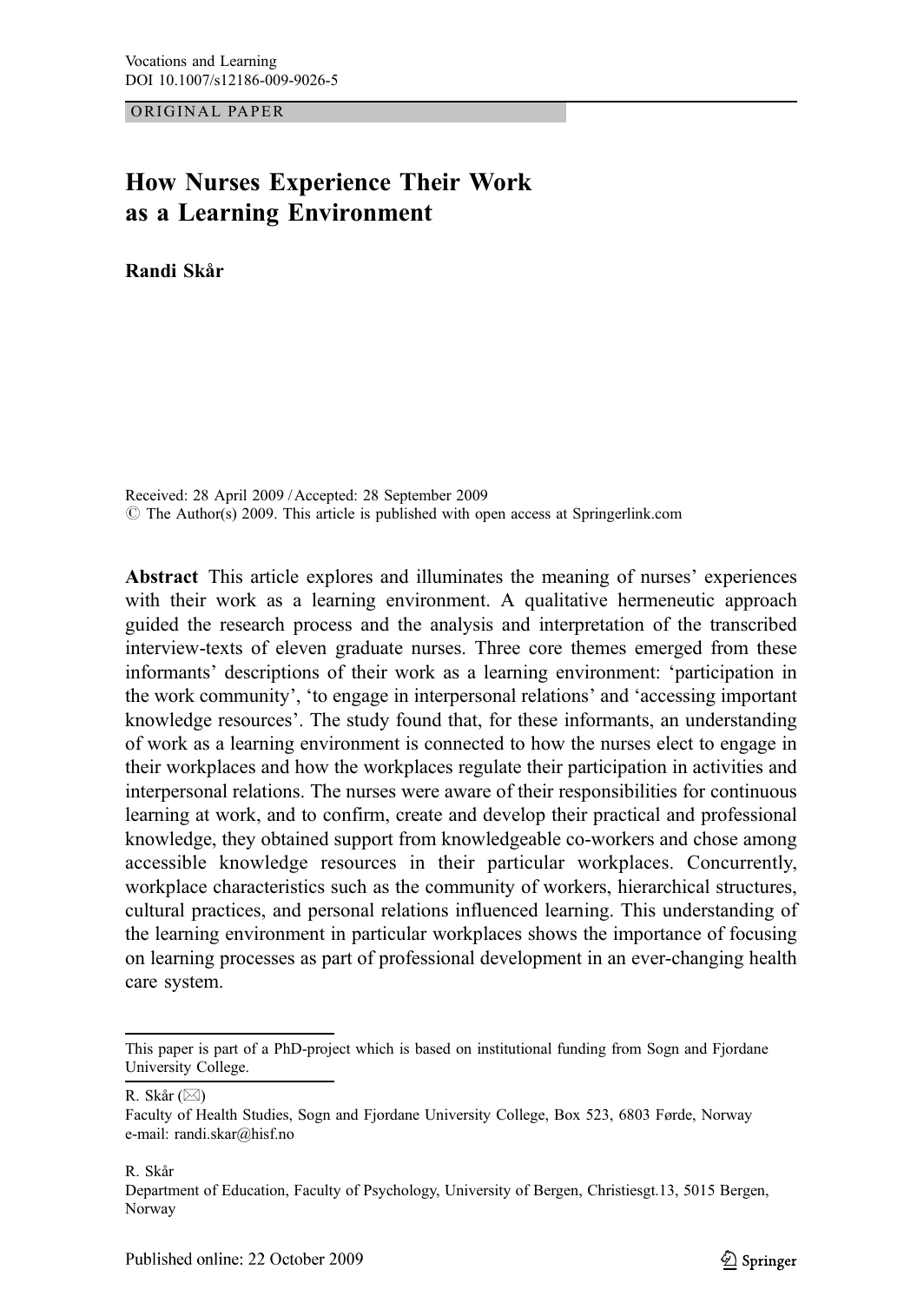Keywords Nursing practice . Learning environment . Workplace learning . Focus groups . Interview. Professional development

#### Introduction

Nurses work in ever-changing healthcare environments. Hence, learning plays a key role in their professional development, job satisfaction and the continuous improvement of patient care. Nurses have been shown to envision themselves as lifelong learners (Gerrish 2000; Jensen 2007), and to actively seek socially oriented learning activities, including exchanging, sharing, and confirming knowledge with co-workers in situations of uncertainty (Estabrooks et al. 2005), when seeking to improve their technical nursing skills (Berings et al. 2007), and when dealing with errors in their work (Bauer and Mulder 2007). Consequently, it is important to understand the factors that shape nurses' ongoing learning and as how to most effectively sustain this learning in the dynamic and demanding work environments in which they practise.

Studies of workplace learning have often noted the relationship between individual and collective learning processes in work activities (Fenwick 2008). According to Lave and Wenger (1991) and Wenger (1998), members of a work community engage in a collective process of learning. Communities of practice embedded in the relationships of the workplace create identity and give meaning to professional practice. The themes of belonging, participation, and collaboration are central to the development, function, and sustainability of a community of practice. Thus, a community of practise is 'about something', rather than simply a set of informal relationships (Alvsvåg 2008; Andrew et al. 2008). Contextual, social, and cultural factors are highly influential when individuals learn through everyday activities in the workplace (Billett 2004a, b; Eraut 2004). For example, environmental influences are foregrounded in research that has shown that nurses require learning time to provide the best patient care (Hunter et al. 2008). Previous research has also suggested that, when coupled with supportive relationships, an increased level of work-related challenges influences the confidence of nurses and their motivation to learn (Eraut et al. 2000; Wilson et al. 2006). In addition, social interactions, time, and support from peers influence the extent to which nurses utilise research (Gerrish et al. 2008; Meijers et al. 2006). Accordingly, being a member of a work community in workplaces that provide environmentally stimulating factors should influence how nurses learn.

However, in order to better understand how nurses learn in their daily work, one must also consider how they contribute to their work communities. According to Aamodt and Havnes (2008), job autonomy, co-worker support, and job commitment have a combined impact on job mastery in nursing. Within the hospital environment, autonomy and control over nursing care delivery have positive influences on nurses' interprofessional relationships (Budge et al. 2003). Nevertheless, nurses show consideration for other members of the work community as they try to avoid conflicts (Duddle and Boughton 2007) and interrupt their activities to address the desires from other team members (Hedberg and Sätterlund Larsson 2004). Hence, a social environment should not only provide opportunities to learn, but should also enable nurses to engage in complex activities and relationships in their work. This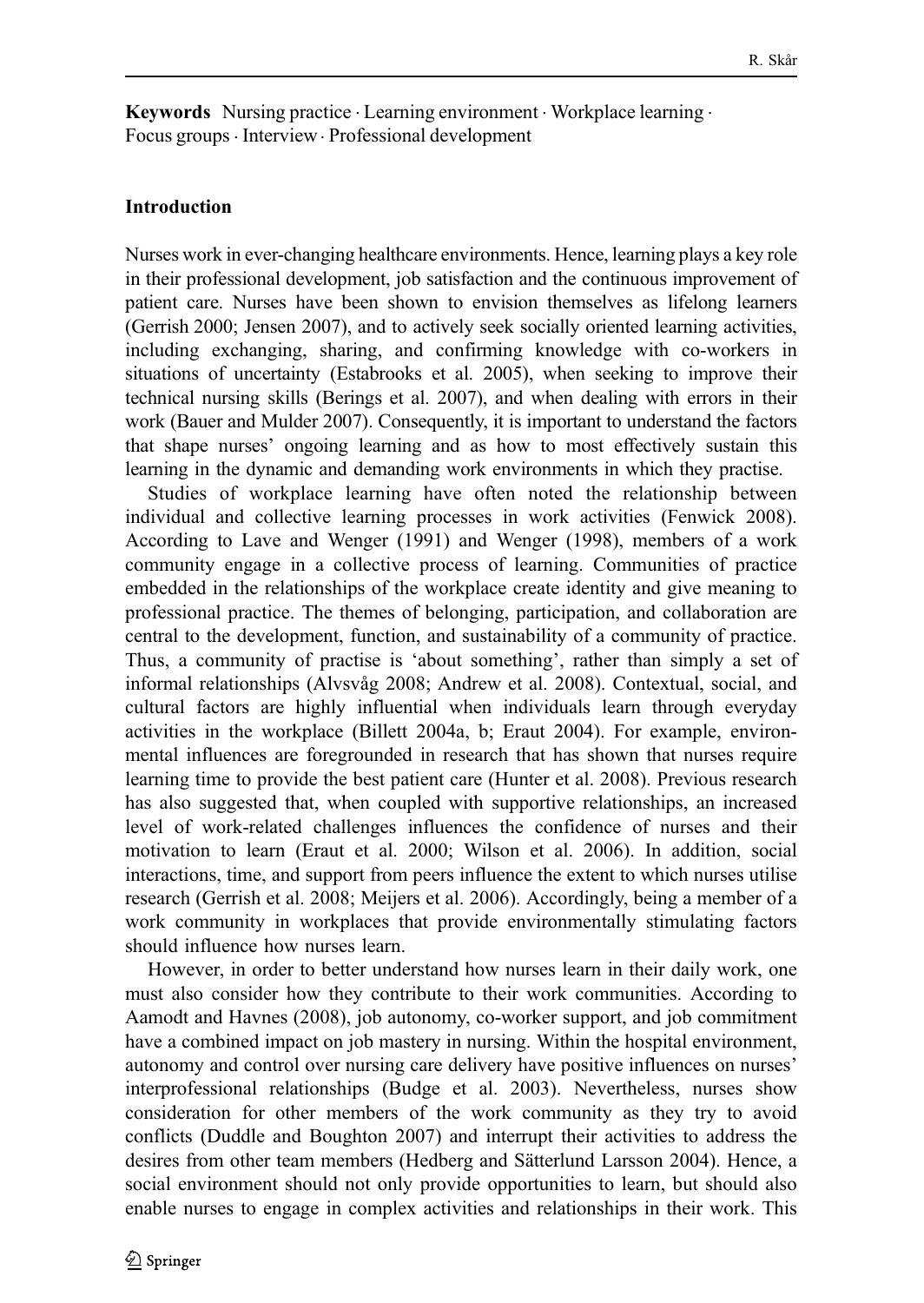article, therefore, builds on the belief that learning is a process that takes place on both individual and socially shared levels. The approaches of individual nurses to active learning are central to this socially premised and situated process.

To advance this argument, the paper begins by developing a theoretical framework which underlines the importance of viewing workplaces as learning environments. Following this discussion, a qualitative study that aimed to illuminate the meaning of nurses' experiences with their work as a learning environment is presented. Findings from the study are discussed in light of previous research and the established theoretical framework. It is concluded that nurses were aware of their responsibilities regarding continuous learning at work. In addition, they experienced their work as a learning environment and were able to situate themselves as an active part of the creation of that environment.

# Learning and Work

Over the past two decades, there has been much theorising about the relationship between engaging in work and learning about that work. According to Billett (2008), learning is the process in and through which workers interact with the social experience that they encounter in their workplace. Referencing socio-cultural perspectives on learning (Lave and Wenger 1991; Rogoff 1995), he states that there is no separation between thinking and acting at work, and learning (Billett 2004a, b, 2008). However, what is learned from engaging in social practices is not wholly determined by the practices themselves. Instead, because learning is a constructive process (Wertsch 1998), individuals moderate and determine what they learn from their experiences in everyday activities at work (Billett 2001a, 2008).

Viewing participation and learning as dual and reciprocal processes in which individuals exercise their agency, Billett (2001b, 2004a) highlights a need for greater insight into the processes of continuous learning throughout individuals' working lives. His theory of relational interdependence between the intentional actions of individuals and workplace practices builds on the concept that both the agency of individuals and the social environment have particular influences on worker learning. As individuals construct meaning and enact work practices, they also engage in an ongoing and active process of remaking practise as they engage in their work (Billett 2001b, 2008). Accordingly, Billett (1999, 2000, 2001a, 2004a, 2006) highlights workplaces as learning environments that give opportunities to actively engage workplace activities and provide guidance:

The kinds of values, activities, goals and guidance that are located in the workplace will likely determine how learning proceeds, what is learned and who is invited to participate and learn (Billett 2001a, page 71).

Through these opportunities to learn, individuals are invited to become a part of the development of their particular workplaces. However, whether learning is a consequence of performing these work activities or is in itself a work activity is open to question.

As opposed to formal learning in educational contexts, workplace learning is often considered informal since it is a by-product of work processes (Eraut 2004,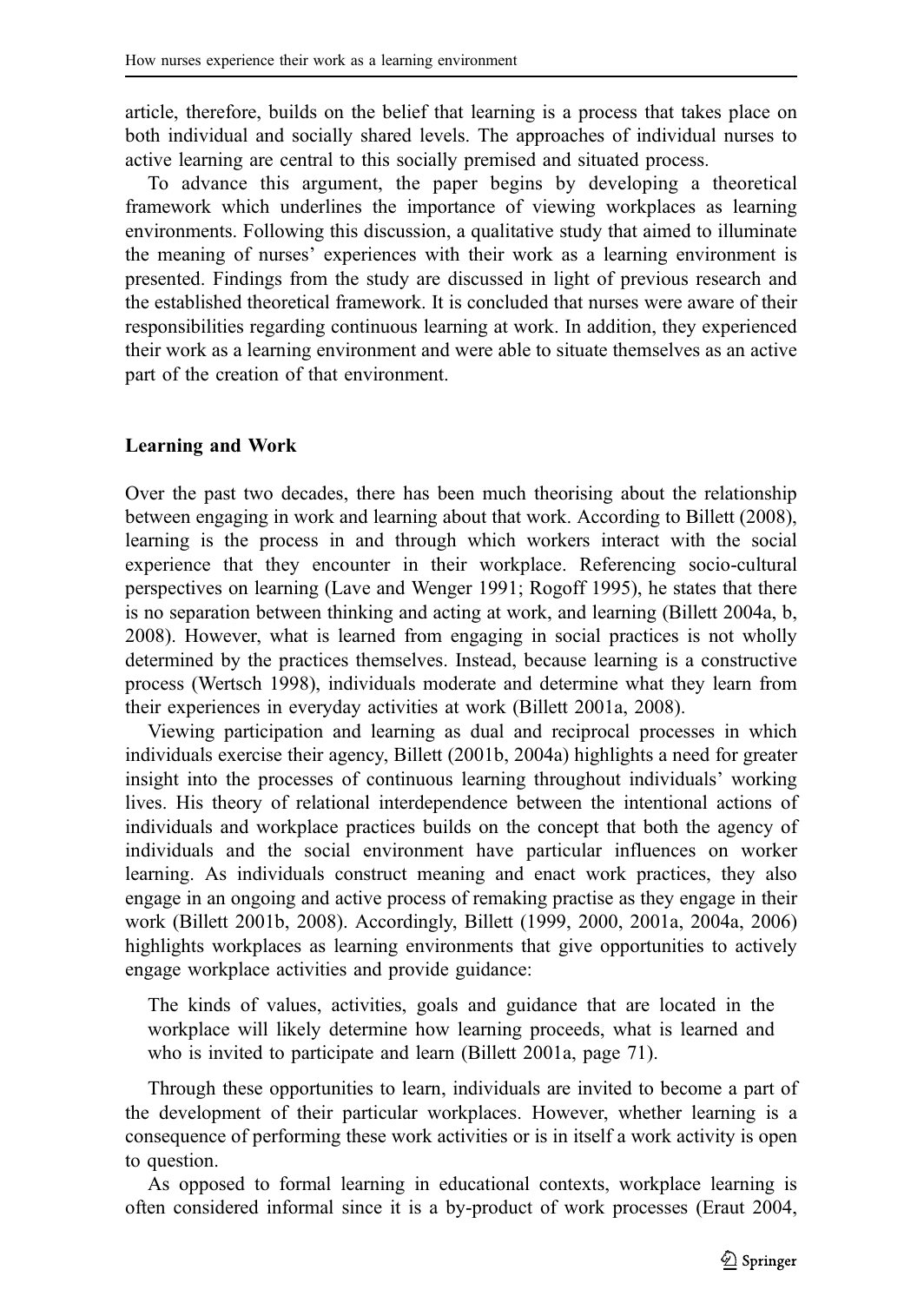2007). Informal learning processes include participation in group processes, working alongside others, tackling challenging tasks and roles, and working with clients (Eraut et al. 2000). The allocation and structuring of work are also important because they affect the extent to which the work is individual or collaborative; the opportunities for meeting, observing, and working alongside others who have more or different expertise; and the formation of relationships that might provide feedback and support (Eraut 2004, 2007). According to this view, individual learning, which is closely related to personal experiences of trust and confidence, is connected to how much an individual participates and the kinds of support that he or she receives, especially in challenging work activities.

Yet, because learning activities are important for the workplace and since engagement in work activities is intentional, describing workplaces as informal or unstructured learning environments may be imprecise (Billett 1999, 2004a). Instead, Billett (1999, 2001a, 2006) proposes a workplace curriculum as an alternative way to understand the structure and sequence of activities related to the goals and practices within a particular workplace. According to Billett (2001a, 2004a), individuals who are able to engage in increasingly complex activities and access direct and indirect guidance are probably well placed to develop vocational understanding and construct knowledge. The workplace should provide opportunities to participate in tasks that will extend one's knowledge. It should also ensure access to the direct guidance required to learn difficult or complex knowledge and to co-workers who are willing to guide and assist. It is important to point out that these qualities are shaped by workplace hierarchies, group affiliations, personal relations, and cultural practices (Billett 2001a, 2004a). This theory highlights that environments are key to individual learning activities. Individuals learn through activities and interactions during which knowledge is experienced, accessed, engaged and constructed. In this view, learning is connected to specific work communities. At the same time, however, one must consider individuals' dispositions as well as their relations to the communities in which they learn.

In a professional practice, such as nursing, it is crucial to understand how individuals develop their knowledge and capabilities throughout their working lives. According to Jensen (2007), professionals face certain challenges connected to lifelong learning because of their responsibility to maintain up-to-date professional expertise. Hence, she argues that professionals should have the ability to facilitate knowledge creation and to share knowledge. Moreover, within the nursing profession, there seems to be a connection between individual engagement, especially regarding an individual's desire to learn and the efforts made at work to develop activities that encourage learning (Jensen 2007). Accordingly, it is important to consider that both personal experiences and work activities can influence how learning takes place. Billett (2008) argues that there is a need to look beyond situated accounts of learning and development to understand learning throughout working life, as learning, identity, and one's sense of self can be influenced by one's biographical relations with social practices.

Eraut et al. (2000) found support and feedback to be critically important for learning, retention, and commitment in the first three years of employment for nurses, graduate engineers, and trainee-chartered accountants. Within nursing, the work was found to be 'over-challenging' to the newly educated. One possible reason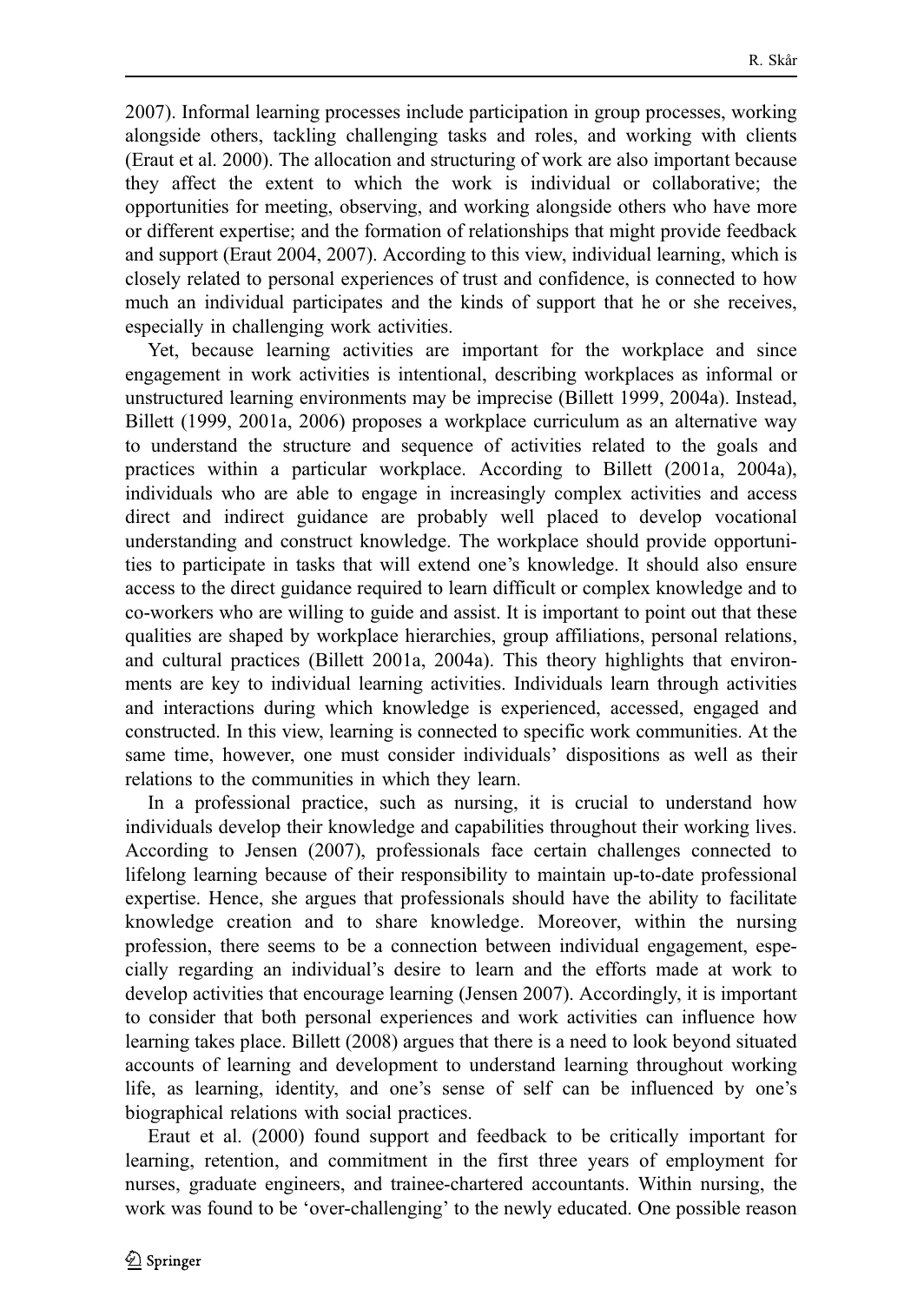for these challenges is that newly graduated nurses are unprepared for the socialisation processes in their work places, and they experience a lack of cohesion within their own profession (Kelly and Ahern 2008). Thus, a supportive environment consisting of respect and trust among the participants is crucial (Henderson et al. 2006). A Norwegian study (Wangensteen et al. 2008) found that while newly qualified nurses experience some difficulties they still describe the work environment as supportive. These nurses seemed to be confident about acknowledging their limitations connected to job mastery in specialised fields and sought guidance when they needed it. In addition, Mackintosh (2007) found that nurses become more confident in seeking support in challenging work situations after acquiring some work experience.

By focusing on how nurses experience learning in different kinds of healthcare workplace settings, this study can contribute to the current understanding of how learning throughout an individual's working life affects professional nursing practise. It provides an opportunity to analyse how these processes of knowledge creation are mediated in different ways across a range of healthcare settings. The specific research question which the study addressed was: How do nurses describe their experiences with their work as a learning environment?

# Investigating How Nurses Learn Through Work

The study was guided by a qualitative hermeneutic approach inspired by Gadamer's philosophical framework. That is, throughout the study, the researcher followed the hermeneutic principles of 'openness' and 'historical consciousness' (Gadamer 1989, pp. 277–307), which state that understanding is connected to the temporality of truth such that understanding is different at different times and for different persons. In keeping oneself open to what is Other, the researcher should be aware that prejudices and preconceptions, which consist of previous experiences, meanings, and theories, will always form part of understanding. Thus, to achieve understanding between the whole and the parts in a never-ending hermeneutic circle, the interpreting process presupposes self-understanding. To recruit participants with Baccalaureate degrees in nursing and some years of work experience, the researcher contacted leaders of various health care institutions. In Norway, a three-year bachelor programme in nursing began in 2000 (Ministry of Education Research and Church Affairs 2000). The inclusion criteria therefore required that the participants graduated in 2003 or 2004 and had been working at the same workplace since graduation. Healthcare leaders searched for employees meeting these criteria, and the researcher contacted the identified nurses for voluntarily participation in the interviews. Data for this study were collected in 2006 through individual and focus group interviews. Participants included eleven female nurses working in different wards in hospitals, in nursing homes and in home nursing care in two counties in Norway (see Table 1). Following the in-depth individual interviews, focus groups expanded the inquiry by providing a different setting in which to interview the same informants. The individual interviews were completed three months before the focus groups were carried out.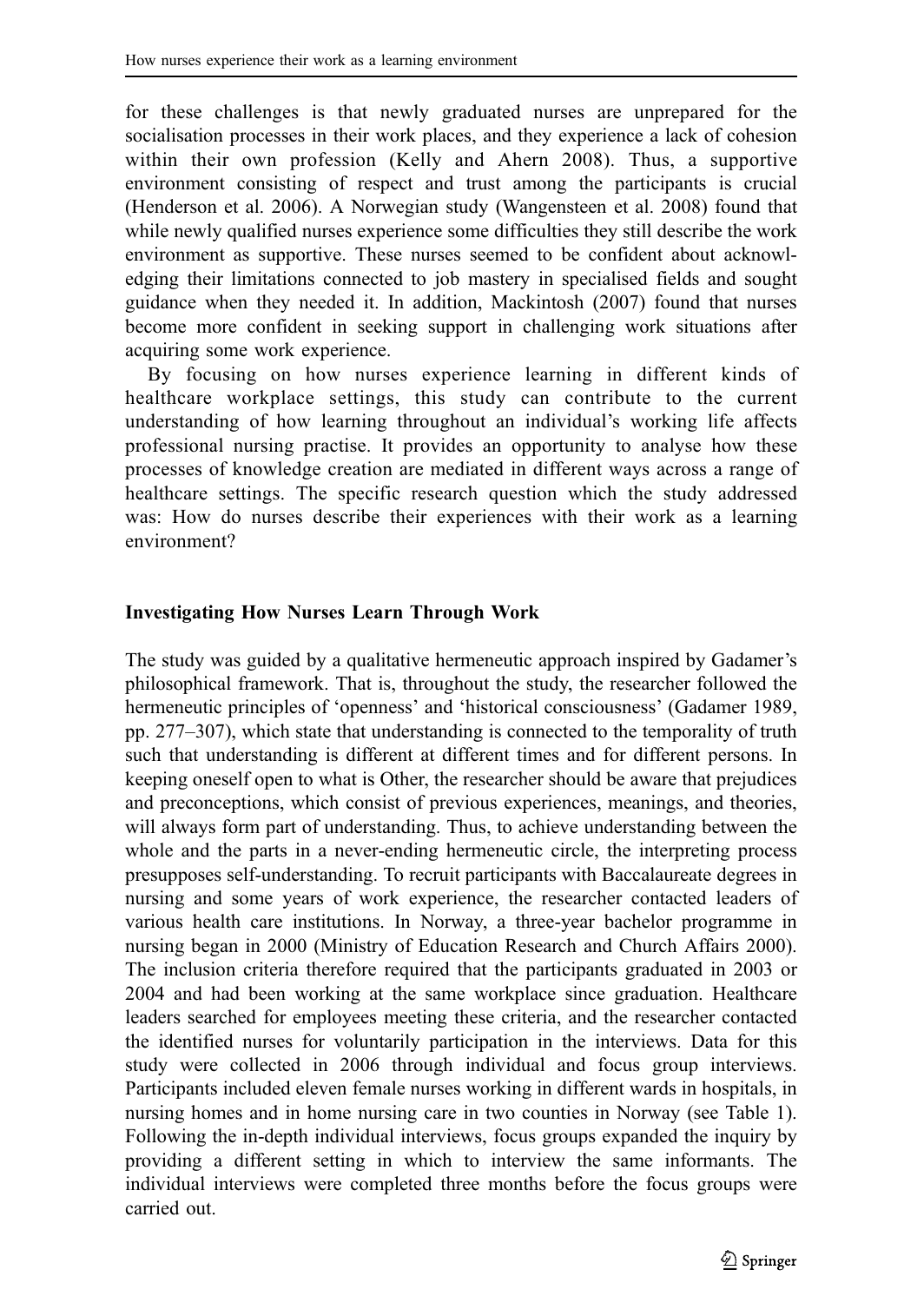|                      | Participant description by number and workplace,<br>used in both in-depth and focus group interviews |
|----------------------|------------------------------------------------------------------------------------------------------|
| Focus group County 1 | 1. Nursing home                                                                                      |
|                      | 2. Nursing home                                                                                      |
|                      | 3. Surgery ward                                                                                      |
|                      | 4. Surgery ward                                                                                      |
|                      | 5. Rehabilitation ward <sup>a</sup>                                                                  |
| Focus group County 2 | 6. Community care                                                                                    |
|                      | 7. Nursing home                                                                                      |
|                      | 8. Nursing home                                                                                      |
|                      | 9. Surgery ward                                                                                      |
|                      | 10. Medical ward                                                                                     |
|                      | 11. Surgery ward                                                                                     |
|                      |                                                                                                      |

Table 1 Presentation of informants in in-depth interviews and how they were organized in focus groups

<sup>a</sup> The nurse from the rehabilitation ward was prevented from participating in the focus group interview and was interviewed individually both times.

#### Dialogue in Interviews

The individual interview guide consisted of open questions that invited the nurses to tell stories about their work in general as well as about their specific experiences with challenging work situations. The open questions were followed by questions about (i) how nurses behaved in work situations in which they lacked knowledge or experience, and (ii) how they experienced environmental influences on processes related to learning and acquiring new knowledge. The researcher attempted to clarify and expand comments made by informants by further questioning and probing (e.g., "Could you say more about that?" or "Do you mean by this that…?"). Each of the in-depth interviews lasted about 60 minutes, and each was audio-taped and transcribed verbatim by the researcher.

Dialogue in Focus Group Interviews

The analysis of the transcribed text of all in-depth interviews involved organisation of various passages into themes (Kvale and Brinkmann 2009) that constituted the topics in the focus group interview guide. The main topics were clinical leadership, decision-making and assessment, procedures and routines, communication and cooperation, and educative skills. As part of the question session in the subsequent focus groups, the interviewer presented anonymous quotations from the in-depth interviews for discussion. For example, one quotation was "The more you know, the more you know that you don't know". While some focus group questions related to previously identified topics, others aimed at expanding the previous analysis. For example, in the in-depth interviews, the nurses had emphasised the community of colleagues as an important part of their learning and development—their continual need to confer with colleagues to verify or expand their own knowledge. They also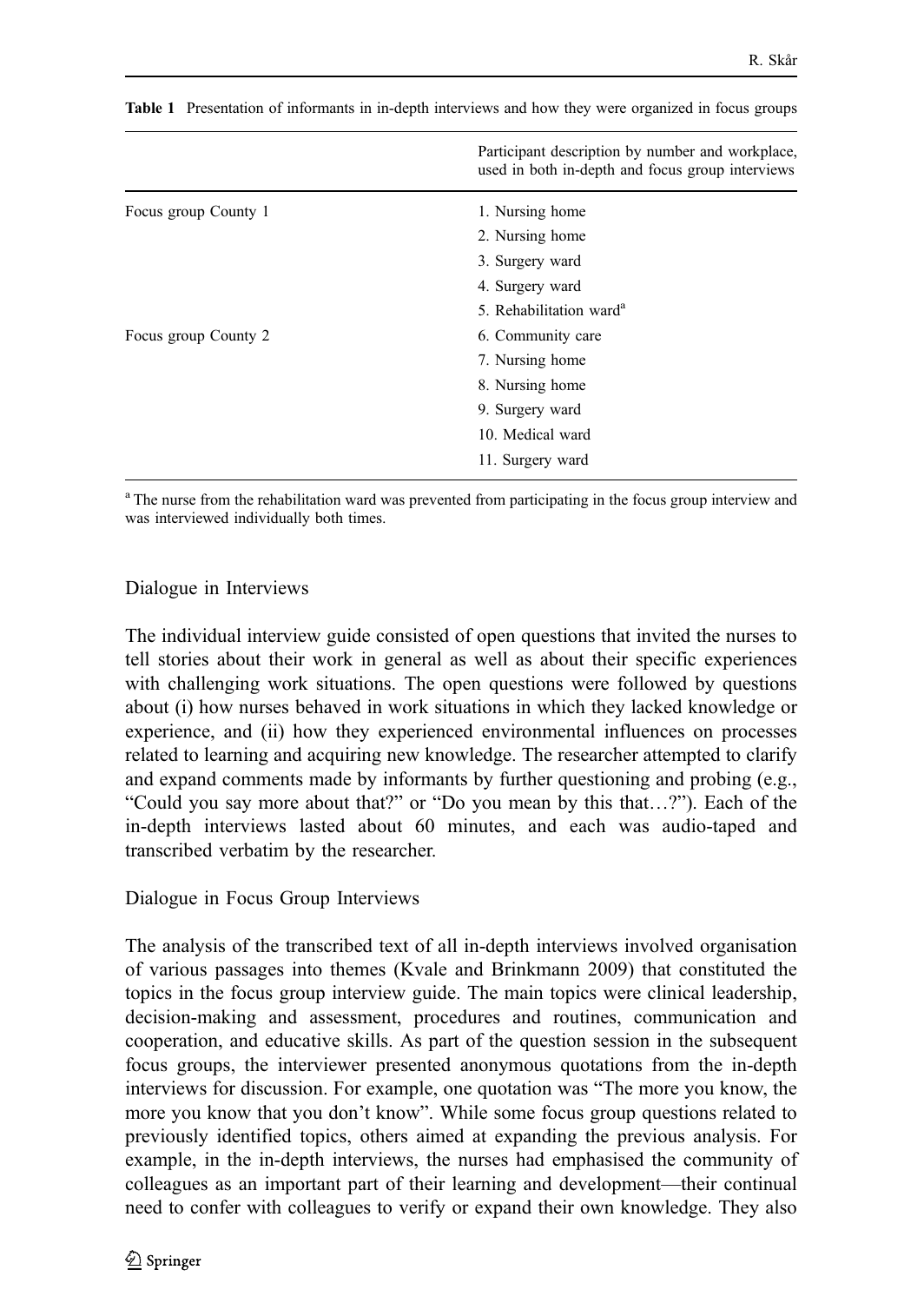expressed the importance of having role models or mentors among their colleagues. Accordingly, one of the questions presented for discussion was "What is a good role model?" Overall, the questions were merely a starting point; further questioning and probing from both the researcher and all involved participants were allowed. The same interview guide was used in both focus groups.

Two assistants, one in each county and focus group, controlled the tape recording, monitored the time, and had the opportunity to ask explanatory questions when they felt it to be appropriate. Together with the interviewer, the assistants also helped to ensure that all of the nurses took part in the discussion. As teachers in nursing schools, the assistants knew some of the interviewees. However, apart from their help during the interviews, the assistants had no other roles in the project. The focus group interviews lasted for approximately 120 minutes and were transcribed verbatim by the researcher. The researcher's and the assistants' impression was that the atmosphere of the groups stimulated the expressions of critical and opposing views. The focus group discussions expanded the researcher's and the participants' understanding of the statements given during the in-depth interviews. In accordance with Krueger and Casey (2000), focus group interaction was taken into account in the analysis, with the researcher noting topics that produced consensus as well as determining the nature of any disagreements.

### Dialogue with the Interview Text

Analysis moved from the dialogue with informants to dialogue with text, as the transcribed texts from both the in-depth interviews and focus group interviews formed the basis for the interpretation. To interpret the transcribed text, it was assumed that one could gain an understanding through questions asked to the transcribed text and the answers that the text produces (Gadamer 1989). To gain an understanding through this dialogue with the text, four steps proposed by Fleming et al. (2003), were followed.

In the first step the hallmarks of the dialogue with the text were the questions asked and the influence of pre-understanding on the answers that the text produced. The initial understanding from the dialogue with the participants was confirmed. The overall meaning of the transcribed text was that the experience of work as a learning environment related to how nurses handled work situations for which they were responsible. In the second step, the meaning of the experiences of participants regarding work as a learning environment was investigated. As part of this interpretation, the researcher read theory and research about workplace learning. After returning to the text, the researcher allowed themes about the text as a whole to emerge while maintaining an awareness of the influence of any new theoretical understandings on the interpretation process. The result of this step was that the meaning of work as a learning environment involves having the opportunity to confirm, obtain access to, or develop practical and professional knowledge. In the third step, the meaning of participant expressions about their experiences of work as a learning environment was investigated. The meanings of separate passages were situated in the global meaning of the text. This step produced the significant expressions: 'participation in the work community', 'to engage in interpersonal relations', and 'accessing important knowledge resources'. In the fourth step, a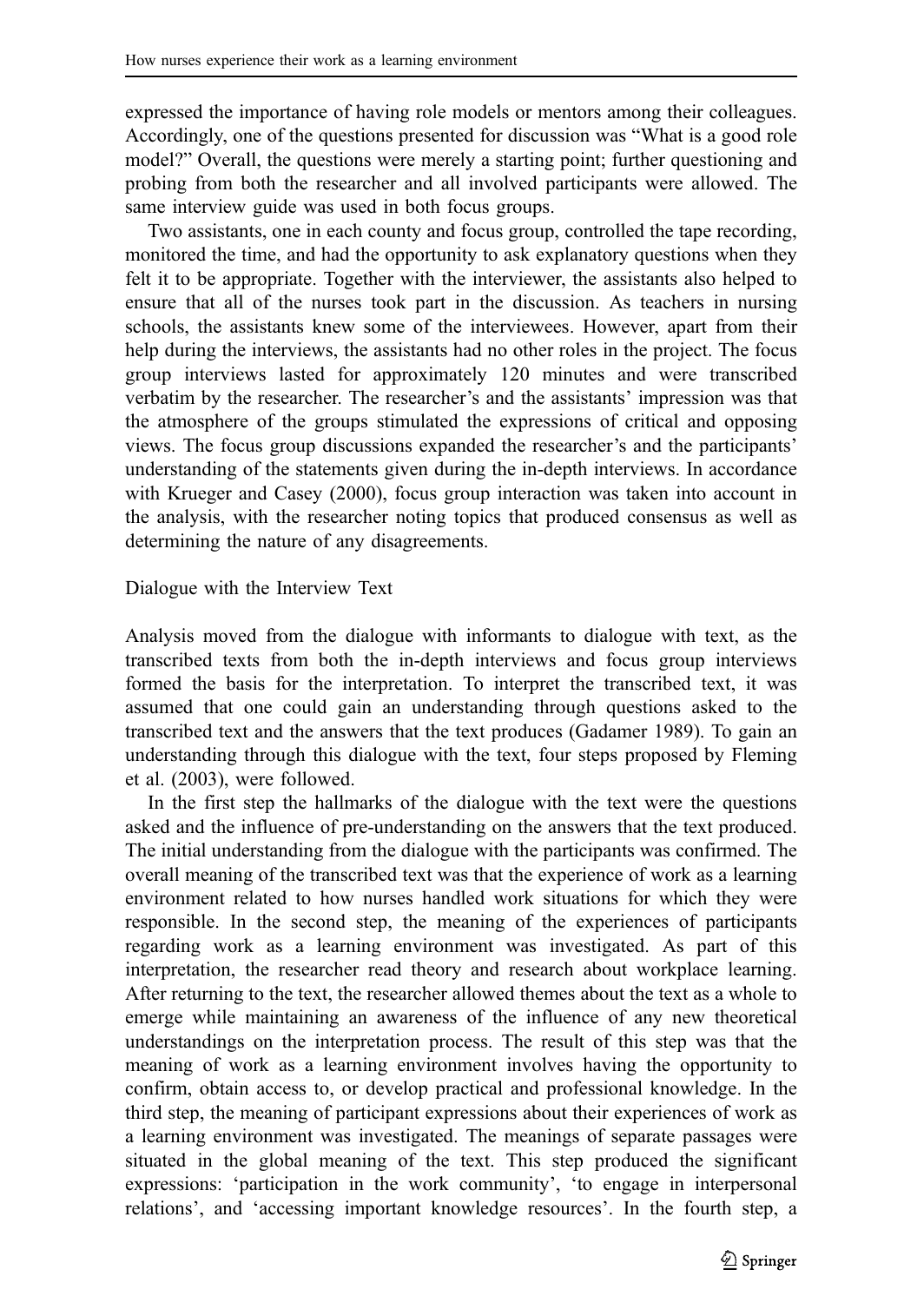coherent interpretation was developed with respect to descriptions of nurses of their experiences of work as a learning environment. This new understanding revealed that the meaning of work as a learning environment involved nurses engaging in learning activities at work and being engaged in learning activities by their workplaces.

Throughout these four steps of interpretation, the overall approach involved openness to meaning with respect to interviewee descriptions of their experiences. This approach is an important consideration when discussing the quality of this research.

### Quality of the Research Undertaken

The credibility of the research in this study depends on a clear explanation of the choices and decisions made so that reflections about the possibilities and limitations to interpretation and understanding can be easily engaged (Kvale and Brinkmann 2009; Fleming et al. 2003; Lincoln and Guba 1985). The past experiences of the researcher both as a nurse and nursing teacher influenced the interviews and interpretations. Therefore, this potential influence on the findings was considered throughout the research process (Malterud 2001). An additional goal of the study was to present a theoretical framework for interpretation (Debesay et al. 2008). Participant expressions were translated literally from Norwegian to English and are presented as anonymous quotations in this report. Informed consent was obtained from the nurses prior to the project. The nurses were advised that participation was voluntary in both interviews and that they could withdraw at any time. The transcripts were made anonymous through coding.

The possible limitations of this study are both the small sample size and the inclusion of nurses from different workplaces. However, the aim was to illuminate rather than to compare or generalise experiences.

## Nurse Participation, Engagement, and Access to Healthcare Knowledge

Three themes emerged from the nurse descriptions of experiences with their workplaces as learning environments, namely "participation in the work community", "to engage in interpersonal relations", and "accessing important knowledge resources". The interpretation of nurse descriptions led to an understanding that nurse experiences of learning environments were connected to the opportunities that work provided nurses as they developed a personal engagement in learning. Representative passages that were illustrative of this shared understanding are presented below.

## Participation in the Work Community

The interviewees emphasised that their work communities were structured around patients, diagnoses, tasks, and routines. The nurses found participation in their respective work communities to be an important part of gaining insight into the expected work activities and learning opportunities in their workplaces.

The nurses working in surgical and medical wards described their communities as consisting of other registered nurses, nurses with additional training, physicians,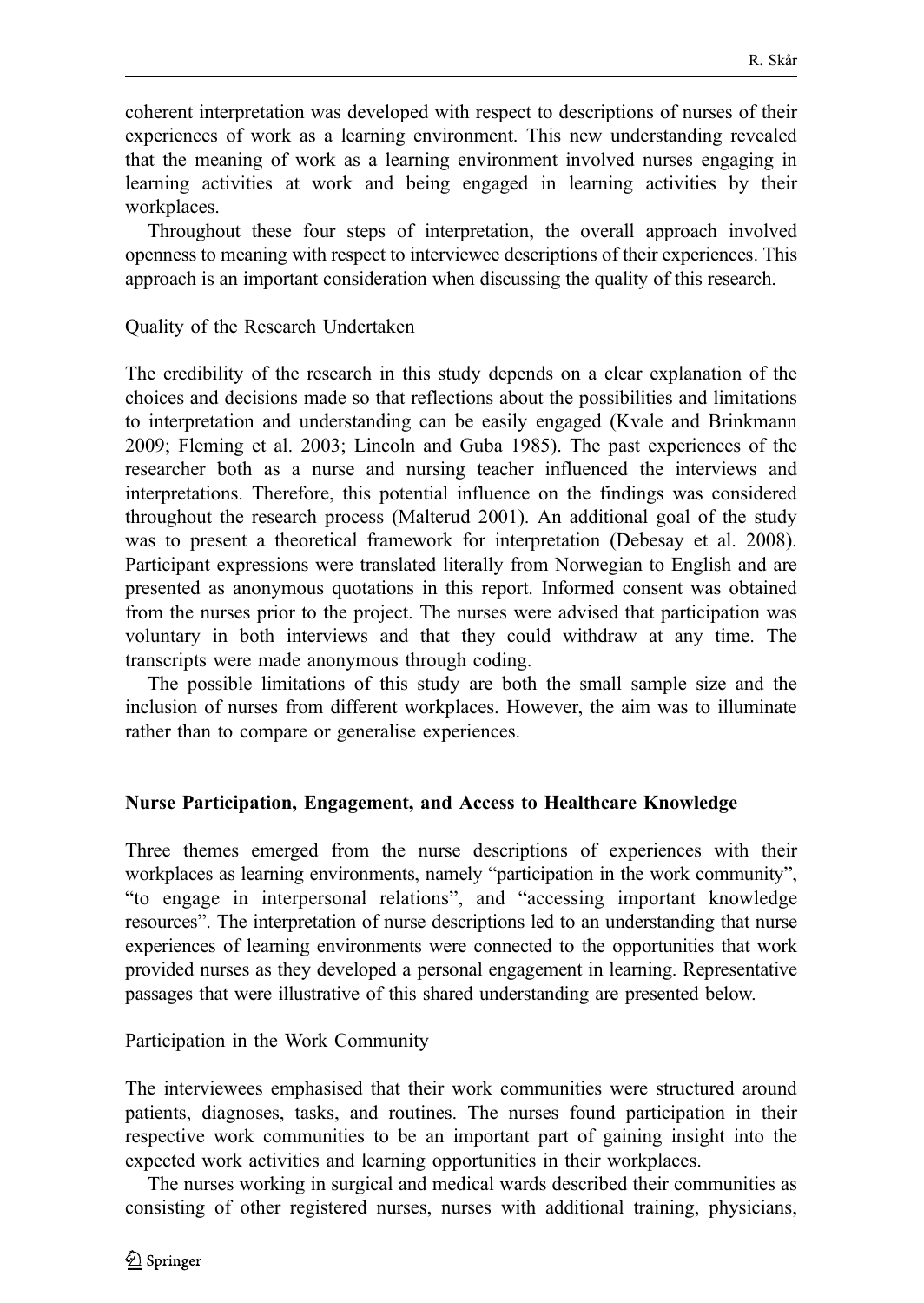enrolled nurses, and other health professionals. The work community functioned as a team; sharing areas of competence and special knowledge among team members was related to the team's responsibilities towards individual patients and groups of patients. One of the nurses working in a surgery ward believed:

Even if we work independently, we are still a team, with each of us learning from one another. (9).

Another nurse working in a surgery ward described how she experienced cooperation between nurses and physicians:

We have many physicians we have to relate to. We go the round with them every day (…) Most of them are clever listening to us. If there are any problems, they listen to our opinions, because we are the one who watch the patients all the time (…) We don't actually question the treatment, but are a bit critical anyway. (4).

According to the nurse working there, the rehabilitation ward was a community characterised by its interdisciplinary nature and a holistic view of each patient, who usually stays in the ward for one to three months. The nurse described herself as a coordinator for other professionals involved in the rehabilitation process:

From the time the patient is admitted we have the responsibility for everything that happens with the patient (…) In interdisciplinary work it becomes very visible who is doing their job properly (…) The responsibility as a nurse becomes very visible. (5).

For the nurses working in nursing homes, communities consisted of few nurses; most of their co-workers were enrolled nurses and welfare workers. The nurses bear the responsibility for entire units of patients, and a physician visits the nursing home once a week or less. One of the nurses reported how she experienced her work community:

It is so different from the hospital. There you always have many people around you, physicians and…It is much lonelier here, and we don't have the opportunity to talk so much with colleagues and other nurses. We have a meeting one hour every week and of course if something special occurs. However, there are not so many professional discussions. (8).

Although the nurse in home nursing care described her work in terms of being alone with the patient, she emphasised that she worked in a community of other nurses and enrolled nurses. The community care office functioned as a meeting point. The nurse used the telephone to discuss issues with other nurses and to confirm her assessments of patient care. Each patient had a family doctor, and the nurse had the responsibility to contact the physician when needed. The nurse explained:

We are alone with the patient in his or her home, so if for instance there are serious wounds developing critically, then you have to take the responsibility for the assessment (…) So we are dependent on the patient's doctor to call him/her and talk to him/her, and they are dependent of trusting us. It is quite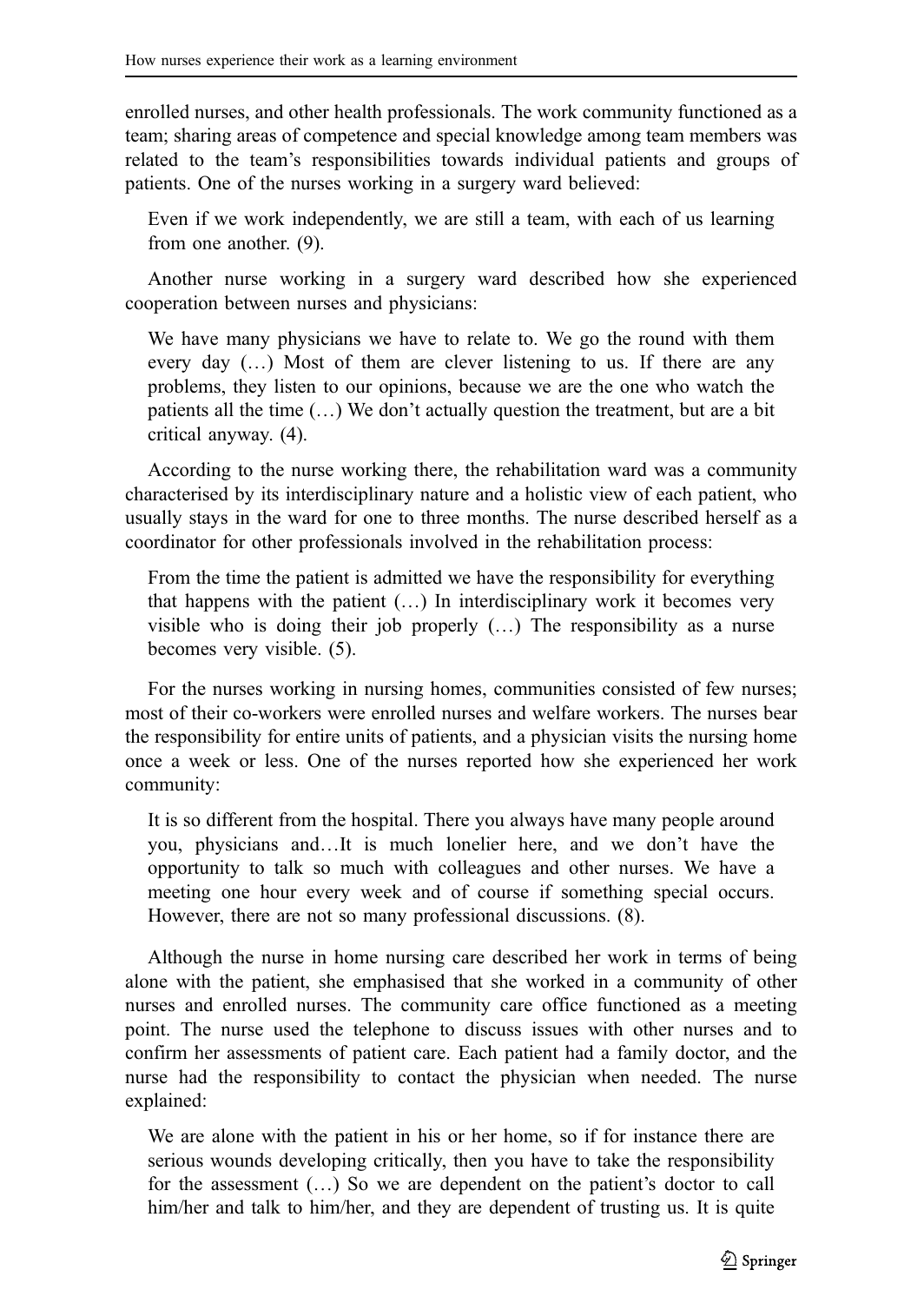different than in hospitals and nursing homes (…) A family doctor is often difficult to get a hold of… Very often they are nowhere near a phone when you need them. (6).

These various descriptions of nurse experiences in different workplaces show the importance of including nursing roles and responsibilities in specific work communities when discussing the learning environments of nurses. Their descriptions also show how the nurses' understandings of their professional development connect to various relationships in their work communities. The next section describes how the nurses experienced these relationships and examines how nurses describe their learning in the context of having to manage workplace responsibilities.

To Engage in Interpersonal Relations

The interviewees highlighted the importance of benefiting from learning opportunities gained through relationships with their colleagues. First and foremost, the nurses emphasised that a good relationship with peers was important to feel confident in particular situations. They stated that they engaged in interpersonal relations both to prepare for performance and to obtain a confirmation of actions. Some of the interviewees mentioned having a formal mentor among more established nurses, but most of them expressed how they actively sought support in their work community. They noted that there were certain colleagues whom they trusted more or with whom they had better relations. Thus, the nurses chose their mentors and role models according to personal qualities and competence. The nurse working in a rehabilitation ward spoke about her selection:

Actually, I went looking at others discreetly and thought about whom I could ask and whom I thought was good at this and that. In a way, I chose my role models. People are good at different things. I picked up the best from each of them. (5).

The importance of the community of colleagues was discussed in the focus groups. The nurses emphasised the importance of receiving feedback and comments from colleagues both when work was done well and when mistakes were made. They discussed how a supportive culture can influence the continuous improvement of nursing practise in their workplaces and make them better at their jobs. However, the nurses expressed that they needed time to discuss and reflect upon their work with colleagues in group settings and that there should be more time set aside for professional meetings. Unfortunately, whether such arrangements actually existed seemed to depend on the workforce situation. In focus group 1, the interviewer asked why advice from the more experienced colleagues was so important. Two of the nurses working in surgery wards explained:

They have got more experience. They have tried out different procedures and know what functions well or not, or what others before them have tried out. (3).

But of course you should always be open for other possibilities than listening to those who have been there for a long time (…) Things change, and they can be obstinate about the way things have always been done. It does not have to be that way. However, you have your own persons to discuss with. (4).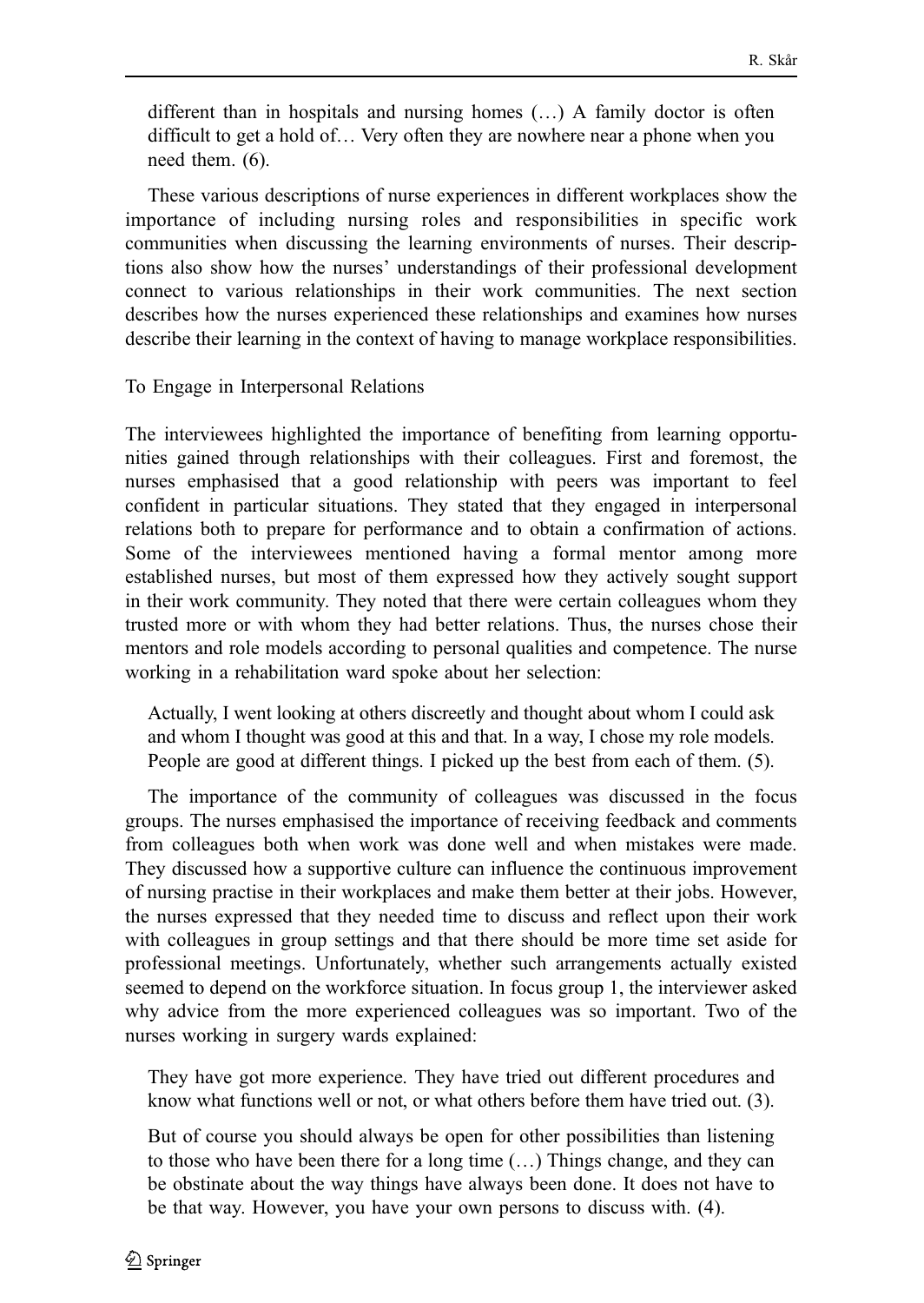The interviewer then asked if they chose the co-workers they wanted to consult. One of the nurses working in a nursing home answered:

Maybe you ask those who are thoughtful and that you know will view things from different sides rather than those who are very obstinate and think they know what are the right things to do. (2).

In a similar discussion in focus group 2, the nurses agreed that whether they needed to confer with other nurses depended on the complexity of the situation as well as their own knowledge and experiences. The nurse working in nursing home care stated:

For instance, when it comes to procedures for healing wounds, you may feel that you can trust you know how to do it because you can try out different procedures. However, in other occasions, the consequences of what you're doing can be much more serious, and then it is important to have someone to ask among your colleagues. You can get confirmation about what to do.  $(6)$ .

These statements illustrate how and when the nurses sought guidance as well as how they initiated discussions with their peers to expand their knowledge. The interviewees emphasised that they needed work experience not only to learn what to do in the context of complex patient care but also how to cooperate with co-workers. Accordingly, the nurses also had to learn to deal with disagreements in their work communities. A nurse working in a nursing home told the following story:

I think it can be difficult when I as a nurse have the professional responsibility, and when there are enrolled nurses with long experience and they have very strong opinions. It was one situation, a patient was struggling with mucus, and the enrolled nurse said that we had to help the patient absorb it, and I knew that it would just be worse if we did that. But I think it's difficult to say "No I don't want to do it". I have to stand for it and do the right things, and it's not so easy…I would feel dreadful if I did anything wrong, because I'm the one who is responsible (…) You should do the best for the patient, but you also want to satisfy others. You don't want to have dissatisfied colleagues. (8).

The nurses highlighted their responsibility for patient care while also explaining that they found it important to sustain the working climate. The experiences of nurses reported in this section underline their desire to be active in their learning. However, the work environment and social relations also affect this learning. Thus, the next section moves away from these concerns regarding how nurses both utilise and adapt to interpersonal relations to deal with how the nurses actively choose different knowledge resources accessible in their workplaces.

Accessing Important Knowledge Resources

The nurses referred to several knowledge resources that they understood to be important in their workplaces. They also explained that figuring out how to access these resources was part of the learning experience. The constant need for learning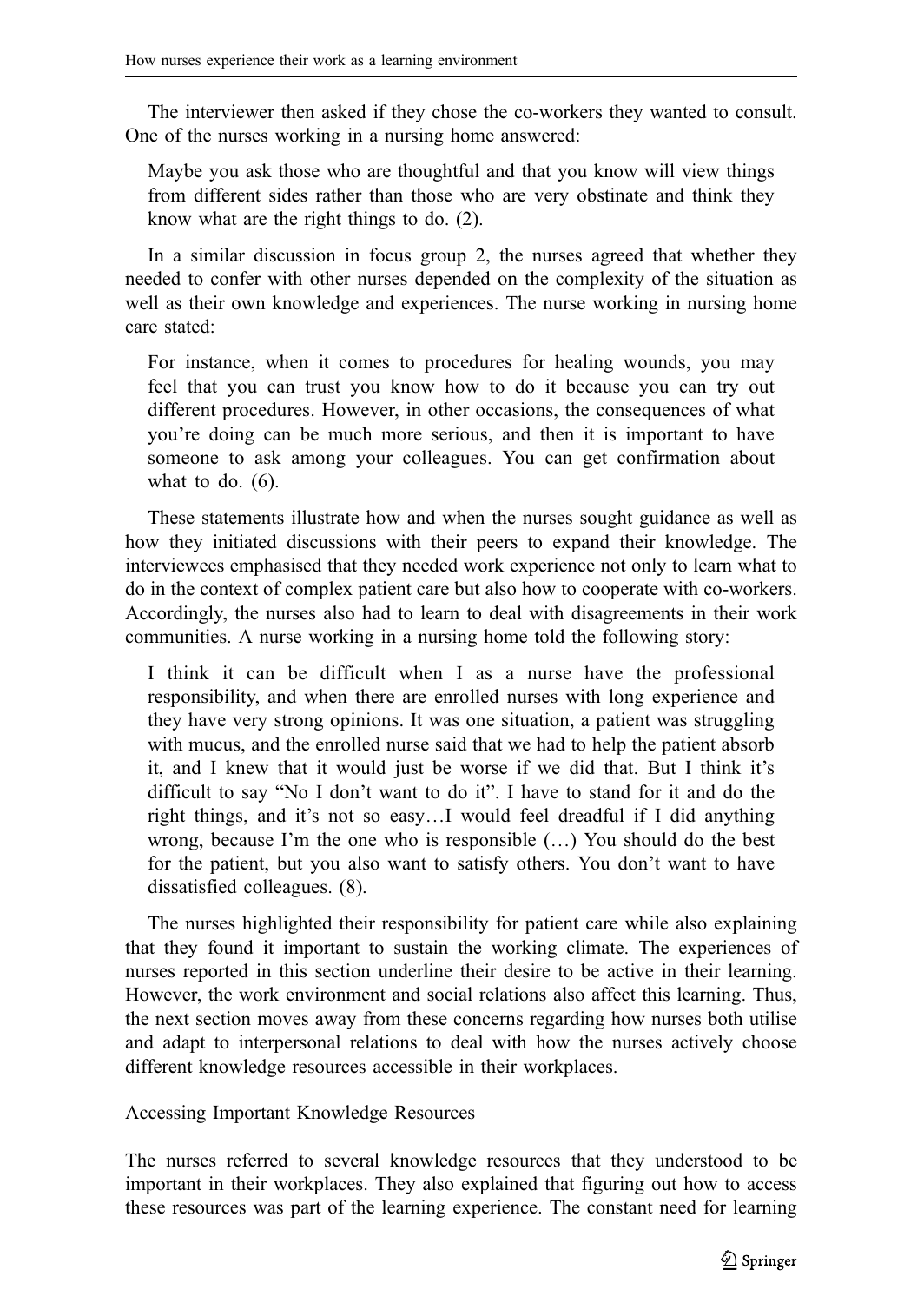was emphasized by the nurses, and they had several strategies for managing these challenges. The nurse working in a medical ward shared the following:

I do not have knowledge about everything. Even if we have special areas, there is every possible kind of disease, and it is complicated and complex. It often happens that there are things I haven't come across before or know anything about, but then I can ask somebody or I can read. I constantly have to do that, and I think I will always have to do that in this job. I will never be so professionally confident that I know everything. I don't think so (…). And, of course there are things you don't feel so confident doing, but you do it anyway, and well, then you learn it. (10).

Despite their varying workplaces, all of the nurses in this study expressed a need for various kinds of specialist knowledge to meet challenges and respond to complexity in patient care. The interviewees emphasised how their workplaces provided important sources of specialist knowledge through other nurses with special training. In nursing homes, for instance, one or two nurses are given the opportunity to participate in courses to expand their knowledge in a particular field. This is done in place of training all nurses in special fields related to basic patient care. One of the nurses described the role of these nurses as contact persons:

Some contacts are specially trained for hearing, eyesight, hygiene and wound healing. Apart from that, we receive extra training in wounds and wound products, and then there are the hygiene contacts who receive their training from hygiene nurses. (2).

Nurses with formal education beyond basic qualifications (e.g. nurses with further education in hygiene, cancer, or pain treatment) were also important knowledge resources. A nurse working in a surgical ward spoke about the utility of these knowledge resources when making decisions about patient care:

We have a nurse who is specially trained in cancer. We can ask her and discuss with her what should be tried during pain treatment so that we can suggest a treatment to the physician that day, instead of delaying it for another day. (4).

Physicians were another important source of specialist knowledge. The structure of the workplace influences the ability of nurses to get to know the physicians involved in patient care. However, most of the nurses expressed their access to physician knowledge as dependent upon their ability to overcome the authority of the physicians. The home care nurse described this during a discussion in focus group 2:

It is a threshold to cross to call the physician. You just do not make a phone call for everything. It has to be pretty serious. First, you talk to a colleague or look up the relevant literature or something, and then maybe you call the physician. (6).

The medical ward nurse noted that physicians were always present on the ward. Despite this, however, she emphasised that obtaining access to their knowledge required overcoming a fear of their authority:

I decided early that I should not be afraid of them (…) I have no qualms about calling them. However, it depends on the person. Some you can ask about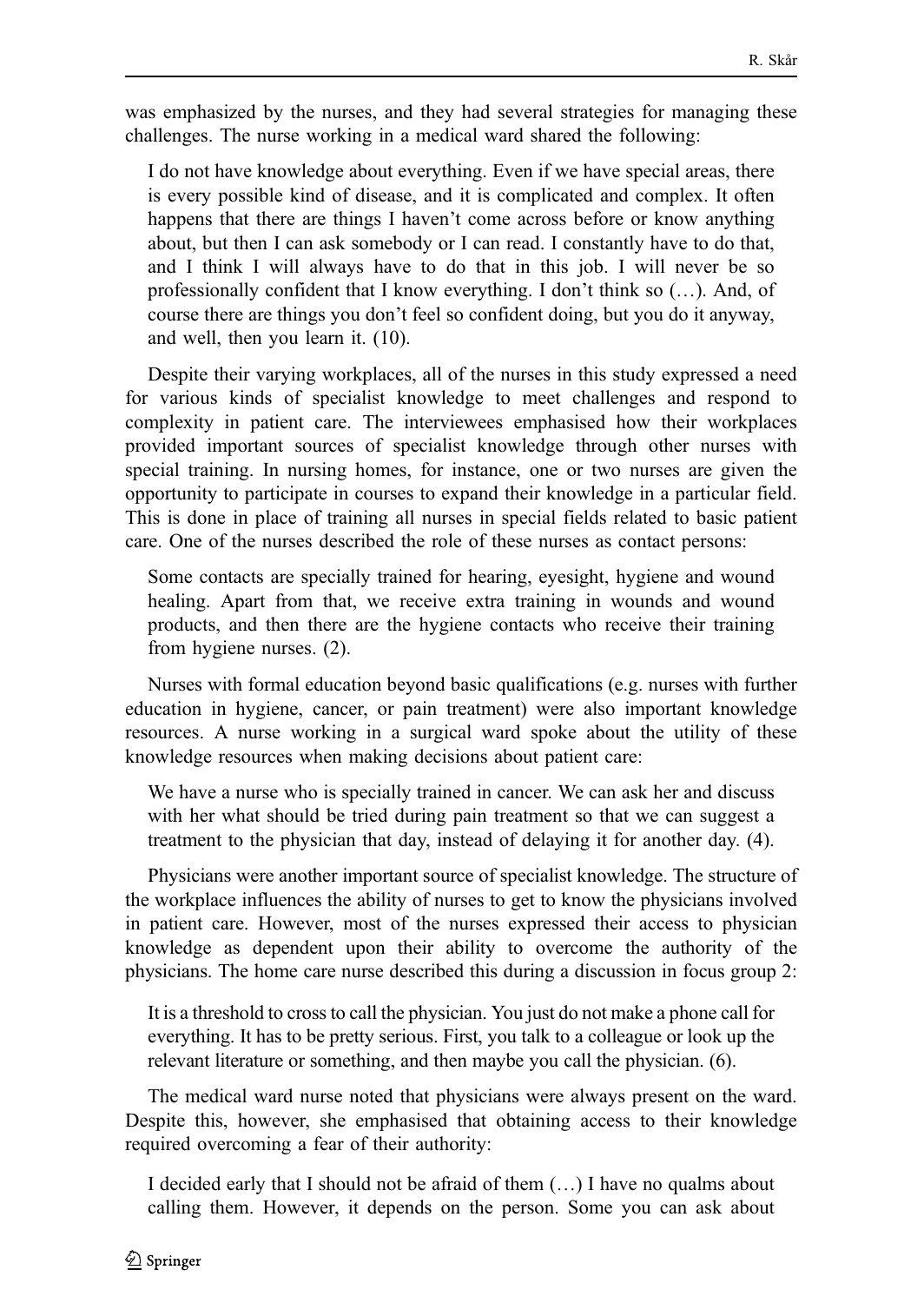everything, and ask if they can teach you anything. After all, we cooperate often with the physicians. (10).

Some of the nurses working in nursing homes emphasised their use of Internet resources to find research and knowledge applicable to their work. They explained how their workplaces made knowledge-seeking a routine part of work. A nursing home nurse explained her need to stay current:

The things where we are independent—it is occasionally those that I need to read up on or keep myself updated on. (2).

The nurse from the rehabilitation ward expressed her systematic use of an electronic documentation system containing information on patients:

We have access to the assessments made by all the people included in the team treating the patient. Then I can get useful information, and it is not always necessary to go talk to them (i.e. the physicians or physiotherapists). (5).

The nurses working in the surgical and medical wards explained that they seldom used Internet resources due to lack of time or lack of access to these resources. Instead, they emphasised their constant need for access to updated manuals or books. They expressed that they were generally able to use these resources to find the knowledge that they needed, including, for example, information on the procedures ordinarily performed in the ward.

The findings reported in this section show how the nurses needed to access knowledge to handle various work activities. In addition, these findings show how the multiple sources of knowledge related to the characteristics of the work community and the responsibilities in the different workplaces represented in this study.

The above three sections illuminate how nurses experienced their work in terms of learning. This study particularly focused on demonstrating that nurses need further learning when entering a variety of specialised workplaces after graduation from a general nursing education programme. The reports from the nurses underline the notion that learning in these environments is related to multiple facets of workplace experience, such as how the nurses were invited to participate in work activities; in which activities they were expected to participate; how they engaged in interpersonal relations with colleagues; and how they accessed knowledge resources to confirm, create, or develop their practical and professional knowledge. Their reports elucidate the interdependence between the intentional actions of individuals and their workplace practises. This understanding of work as a learning environment with respect to nursing practice is further discussed in the next section.

## Nurses Work as a Learning Environment

The nurses in this study consistently reported a need to learn in order to stay current with new developments in nursing to manage their responsibilities related to patient care. Even if much of their learning consisted of strengthening or expanding what they had already learned (Billett 2001a, 2004a; Eraut 2000), the nurses reported a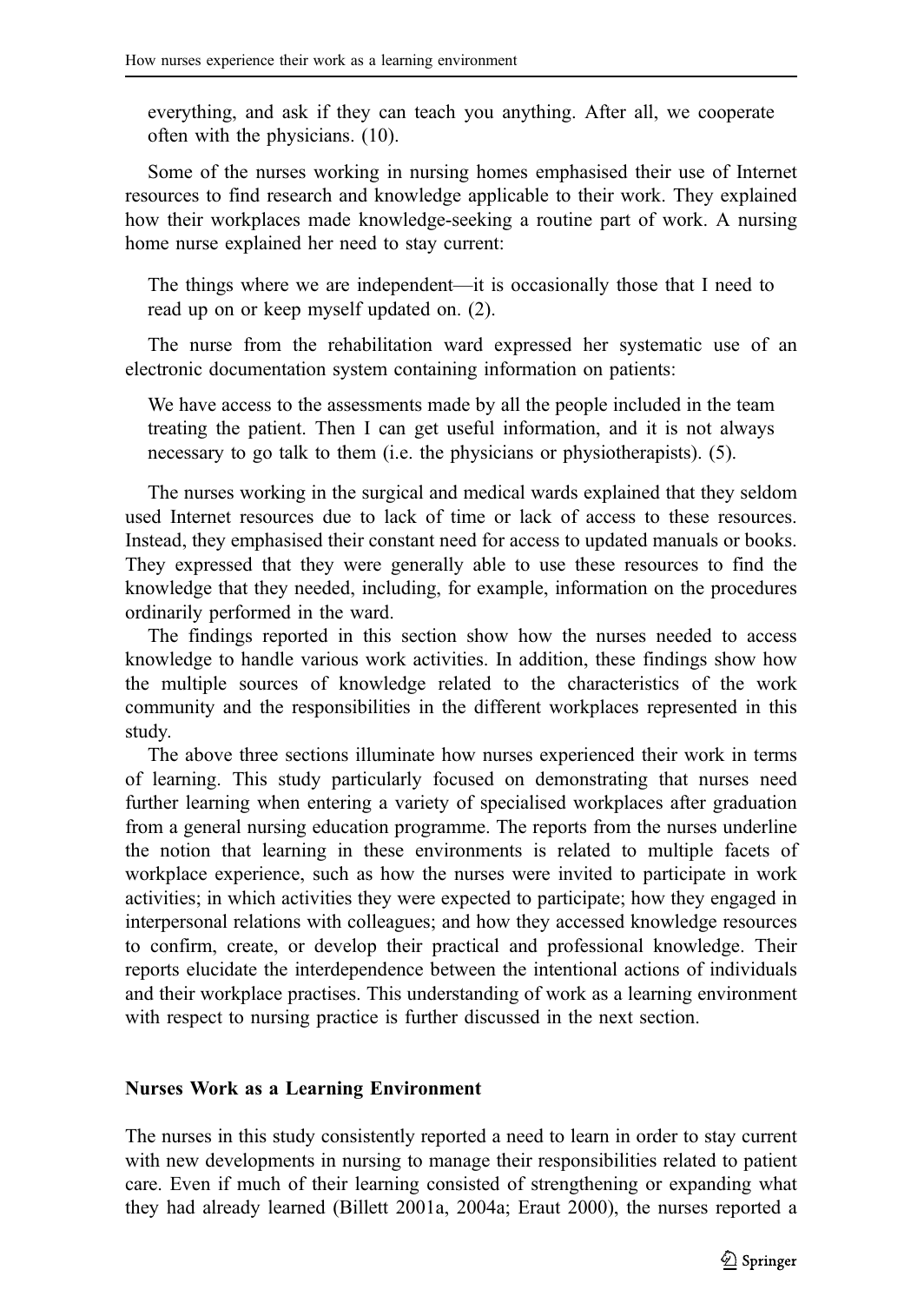constant need to gain new knowledge and develop their practice. As professional nurses, they claimed that it was important to develop and build expert-level knowledge rather than merely maintaining their previously acquired knowledge. According to Billett (2006) and Jensen (2007), an important factor is how opportunities at work make engagement in this learning process possible. By analysing nursing experiences in various settings, this study has captured how nurses develop learning strategies with respect to work activities, social relations, and available knowledge resources.

This study is based on the assumption that the professional learning of nurses involves belonging to, and participation and collaboration in communities of practice (Alvsvåg 2008; Andrew et al. 2008; Lave and Wenger 1991; Wenger 1998). Particular workplaces have certain work characteristics, resource allocations, and structures, which seem to influence learning (Eraut 2007). Hence, there is diversity in nurse work when it comes to the experience and background of peers and the presence of other work groups in the community. The composition of work communities is important for learning because nurses use their co-workers as mentors, role models, or knowledge resources, according to the type of activity that the work makes possible. The nurses must decide how they will engage with what is made possible by a particular social practise (Billett 2001a, 2004a).

The nurses in this study demonstrated that they actively sought knowledge and experiences to develop or construct their own practical knowledge (Billett 2001a, 2004a; Estabrooks et al. 2005). However, they also reported that they needed time and work experiences both to find their particular nursing role in their work community and to gain confidence in relationships to access the knowledge of other people in the workplace (Lave and Wenger 1991; Mackintosh 2007; Wangensteen et al. 2008). The nurses interviewed here highlighted the importance of good relationships with colleagues. As opposed to the findings of Kelly and Ahern (2008) and in accordance with Wangensteen et al. (2008), there appear to be supportive work environments within the various workplaces represented in this study. In addition, there also seems to be a unity within the nursing profession. The relationship between higher education institutions and the labour market in Norway may explain this finding (Aamodt and Havnes 2008). This sense of unity and support may also be due to the fact that nurses are often employed in workplaces in which they have completed lengthy placements during their nursing education. Thus, one might question whether employers look for both competence and an ability to adapt to one's work environment when hiring nurses. The findings of this study indicate that nurses try to avoid conflicts (Duddle and Boughton 2007) and follow the desires of co-workers (Hedberg and Sätterlund Larsson 2004). Yet the nurses interviewed here seem to adapt to various working conditions while remaining conscious of when they need to learn and how they learn from others.

The findings of this study show that nurses seek knowledge through relations in work communities when knowledge is available through co-workers. The nurse working in home nursing care had a distant relationship with the physicians in the facility. She knew that they were difficult to reach and therefore had to assess situations using her own knowledge as well as engaging in discussion with other nurses when appropriate. Nursing home nurses described a lack of accessible peers and physicians which could be a reason why they use Internet resources to access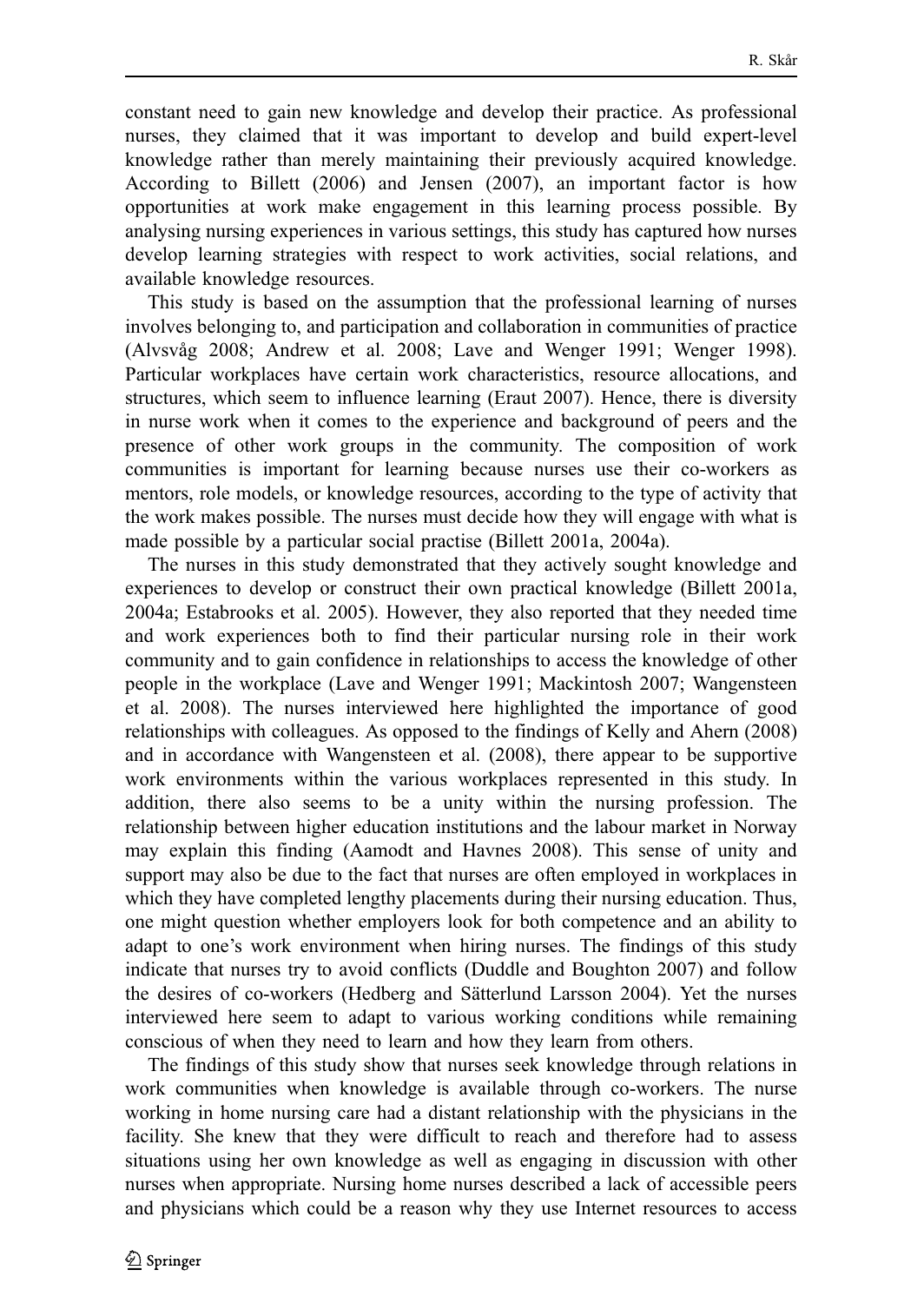research and other information needed for their work (Gerrish et al. 2008; Meijers et al. 2006). Nurses in hospitals with access to rich human and textual knowledge resources should have the best conditions for the expansion of their knowledge. The findings of this study indicate that a power imbalance between nurses and physicians could hinder this exchange of knowledge. However, the nurses reported that their authority with respect to holistic patient care and their capacity to protect patient needs positively influenced their cooperation with physicians and other professionals (Budge et al. 2003; Skår 2009).

The work situation determined the learning activity chosen by the nurses (Berings et al. 2007) as well as whether they needed to confirm their own knowledge or access new knowledge. They consulted other professionals whom they knew had the appropriate experience or special knowledge to solve a particular problem or task (Bauer and Mulder 2007; Estabrooks et al. 2005). However, access to this special knowledge depended on the activities in which the nurses engaged and how their particular workplaces were structured. This is illustrated by the nursing home nurse's use of contact persons with knowledge connected to basic fields. In surgical and medical wards, nurses required knowledge from other specially trained nurses to participate in decisions about patient treatment. Another illustration comes from the rehabilitation ward in which work was interdisciplinary; there, the documentation system helped one nurse obtain the necessary information from all professionals involved in a patient's care. These reports stress that the complexity of work affected learning in nursing practise (Eraut 2007; Hunter et al. 2008) and motivated individual learning (Wilson et al. 2006). In addition, this study shows how engagement in work activities led to the discovery of the need for further learning (Billett 2004b, 2008). This means that engaging in increasingly complex activities enabled the nurses to develop their professional understandings and construct their own knowledge.

These reports from the nurses participating in this study demonstrate the importance of working alongside others and obtaining support to learn from work processes (Eraut et al. 2000; Eraut 2004, 2007). Moreover, the nurses demonstrated an intention to learn by seeking both close and indirect guidance in their work (Billett 1999, 2000).

The nurses also found it informative to follow and observe more experienced co-workers or peers who were "good at something", as one of the nurses stated. In addition, the nurses wished to discuss and reflect with peers, thus sharing their strong points as well as their limitations (Bauer and Mulder 2007). They seemed to be aware that guidance was a learning activity that helped them gain insight into what types of knowledge were available and required in their particular workplaces (Billett 2001a). The nurses claimed that they selected support from various individuals to achieve the best learning experiences.

#### Nursing, Learning and Work

In accordance with previous research, this study concurs with the finding that interpersonal relations and processes have a major influence on learning and job mastery in nursing practice (Bauer and Mulder 2007; Berings et al. 2007; Estabrooks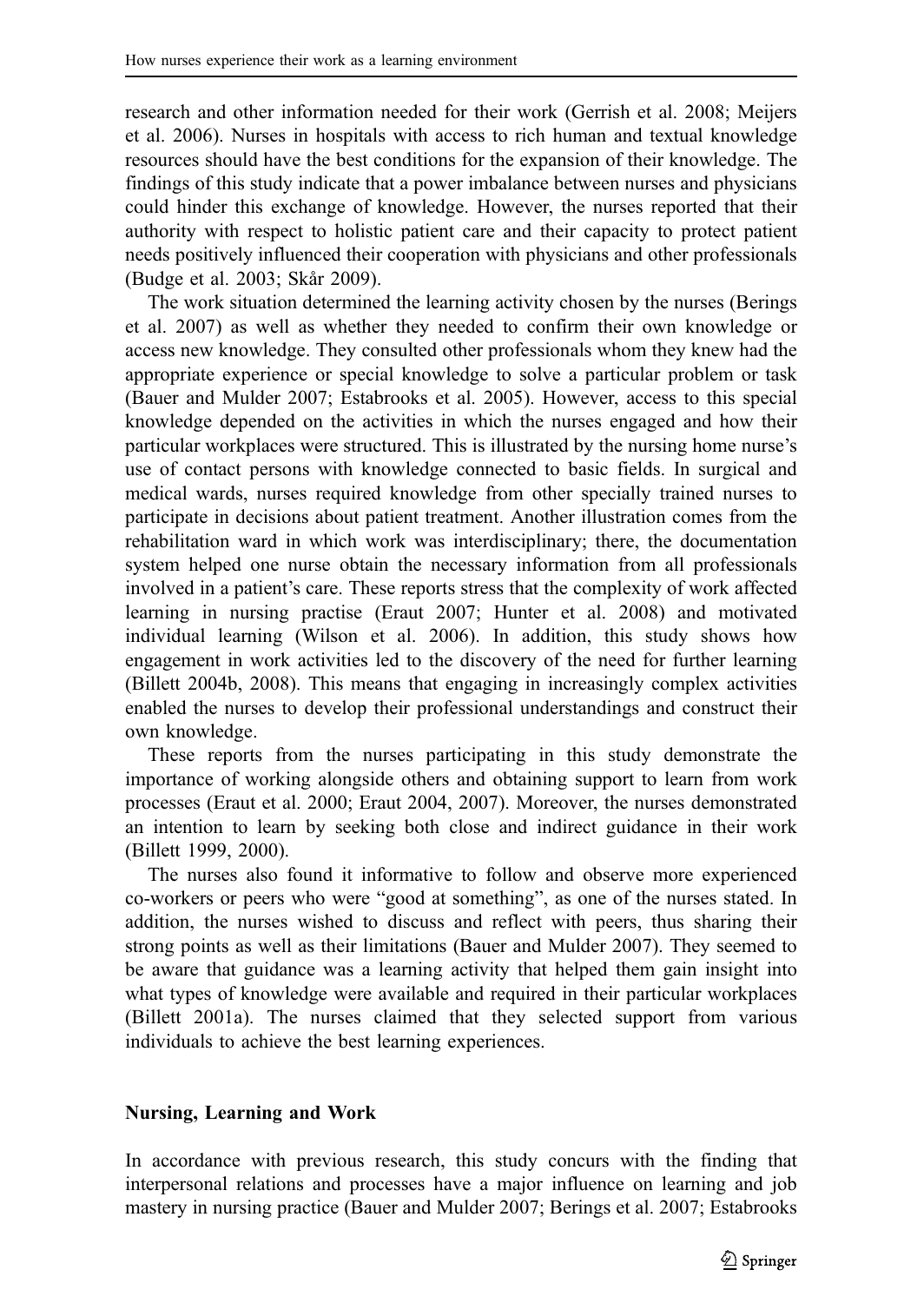et al. 2005; Eraut 2007; Aamodt and Havnes 2008). In addition, this study underscores the personal role in collective learning processes (Billett 2001b, 2008) and the importance of nurses' engagement in learning as part of their professional work (Jensen 2007). That is, ultimately, it is the active actions of nurses which shape the quality of healthcare workplaces as learning environments.

This study proposes that to understand work as a learning environment, it is important to take into consideration the fact that individuals elect how they engage in their workplaces, and that workplaces intentionally regulate individuals' participation (Billett 2001a, 2004a). The findings indicate that nurses experience their work as a learning environment when they can define themselves as an active part in the creation of that environment. Nurses seek guidance from other people in their workplace to confirm, construct and develop their practical and professional knowledge. However, the allocation and structuring of the work has an influence on whom 'the others' are, and the hierarchical structures, cultural practices, and personal relations in the workplace influence the accessibility of knowledge and experiences. Most of the nurses in this study stated that they would like more organised learning in their workplaces, with opportunities to reflect upon their work and discuss professional issues. They expressed a desire to know whether their engagements in learning activities are in accordance with the goals and directions of their work. These reports illuminate the need for workplace curricula in nursing practices, which provide opportunities to participate in tasks that will extend knowledge as well as the guiding resources connected to various professionals in the particular work community. For instance, the nurses in this study emphasised that they included physicians in their community of co-workers, and saw them as having an important role in their learning environment. The study highlights individual learning engagement among the represented nurses. Nevertheless, it could be asked whether the workplaces should pay more attention to learning as a work activity. Workplace learning is an important part of professional development when learning as a process changes both the learner and the environment. The field of nursing is various and ever-changing. Thus, learning processes in particular workplaces should be emphasised in further research on professional nursing practice.

Acknowledgements I would like to acknowledge the contribution of the nurses involved in this study and would like to thank them for allowing me to share their unique experiences. I would also like to thank my supervisors, Associate Professor Herdis Alvsvåg and Professor Berit Karseth, for their support and encouragement throughout the writing of this article.

Open Access This article is distributed under the terms of the Creative Commons Attribution Noncommercial License which permits any noncommercial use, distribution, and reproduction in any medium, provided the original author(s) and source are credited.

#### References

- Aamodt, P. O., & Havnes, A. (2008). Factors affecting professional job mastery: quality of study or work experience? Quality in Higher Education, 14, 233–248.
- Alvsvåg, H. (2008). The nurse's learning through the patient's encounter with death. Klinisk Sygepleje, 22, 5–14.
- Andrew, N., Tolson, D., & Ferguson, D. (2008). Building on Wenger: communities of practice in nursing. Nurse Education Today, 28, 246–252.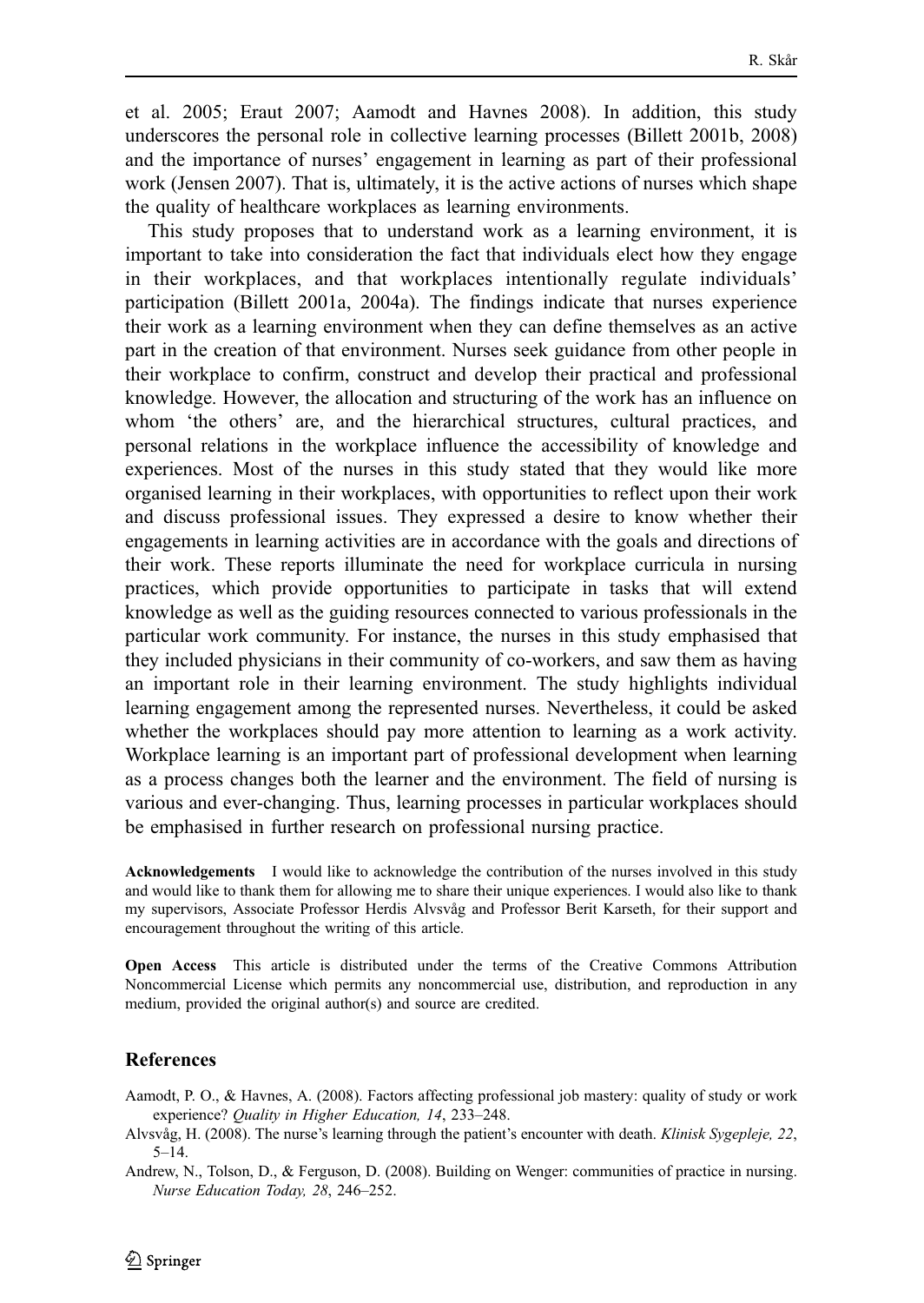- Bauer, J., & Mulder, R. H. (2007). Modelling learning from errors in daily work. Learning in Health & Social Care, 6, 121–133.
- Berings, M. G. M. C., Poell, R. F., Simons, P. R.-J., & Van Veldhoven, M. J. P. M. (2007). The development and validation of the on-the-job learning styles questionnaire for the nursing profession. Journal of Advanced Nursing, 58, 480–492.
- Billett, S. (1999). Guided learning at work. In D. Boud & J. Garrick (Eds.), Understanding learning at work (pp. 151–164). London and New York: Routledge.
- Billett, S. (2000). Guided learning at work. Journal of Workplace Learning, 12, 272–283.
- Billett, S. (2001a). Co-participation: affordance and engagement at work. In T. Fenwick (Ed.), Sociocultural perspectives on learning through work (pp. 63–72). San Francisco: Jossey Bass/Wiley.
- Billett, S. (2001b). Learning throughout working life: interdependencies at work. Studies in Continuing Education, 23, 19–35.
- Billett, S. (2004a). Learning through work: workplace participatory practices. In H. Rainbird, A. Fuller & A. Munro (Eds.), Workplace learning in context (pp. 109-125). London and New York: Routledge.
- Billett, S. (2004b). Workplace participatory practices: conceptualising workplaces as learning environments. Journal of Workplace Learning, 16, 312–324.
- Billett, S. (2006). Constituting the workplace curriculum. Journal of Curriculum Studies, 38, 31–48.
- Billett, S. (2008). Learning throughout working life: a relational interdependence between personal and social agency. British Journal of Educational Studies, 56, 39–58.
- Budge, C., Carryer, J., & Wood, S. (2003). Health correlates of autonomy, control and professional relationships in the nursing work environment. Journal of Advanced Nursing, 42, 260–268.
- Debesay, J., Nåden, D., & Slettebø, Å. (2008). How do we close the hermeneutic circle? A Gadamerian approach to justification in interpretation in qualitative studies. Nursing Inquiry, 15, 57–66.
- Duddle, M., & Boughton, M. (2007). Intraprofessional relations in nursing. Journal of Advanced Nursing, 59, 29–37.
- Eraut, M. (2000). Non-formal learning and tacit knowledge in professional work. British Journal of Educational Psychology, 70, 113–136.
- Eraut, M. (2004). Informal learning in the workplace. Studies in Continuing Education, 26, 247–273.
- Eraut, M. (2007). Learning from other people in the workplace. Oxford Review of Education, 33, 403–422.
- Eraut, M., Alderton, J., Cole, G., & Senker, P. (2000). Development of knowledge and skills at work. In F. Coffield (Ed.), Differing visions of a learning society (Vol. I, pp. 231–262). Bristol: Policy.
- Estabrooks, C. A., Rutakumwa, W., O'Leary, K. A., Profetto-McGrath, J., Milner, M., Levers, M. J., et al. (2005). Sources of practice knowledge among nurses. Qualitative Health Research, 15, 460–476.
- Fenwick, T. (2008). Understanding relations of individual-collective learning in work: a review of research. Management Learning, 39, 227–243.
- Fleming, V., Gaidys, U., & Robb, Y. (2003). Hermeneutic research in nursing: developing a Gadamerianbased research method. Nursing Inquiry, 10, 113–120.
- Gadamer, H.-G. (1989). Truth and method. London: Sheed & Ward.
- Gerrish, K. (2000). Still fumbling along? A comparative study of the newly qualified nurse`s perception of the transition from student to qualified nurse. Journal of Advanced Nursing, 32, 473-480.
- Gerrish, K., Ashworth, P., Lacey, A., & Bailey, J. (2008). Developing evidence-based practice: experiences of senior and junior clinical nurses. Journal of Advanced Nursing, 62, 62–73.
- Hedberg, B., & Sätterlund Larsson, U. (2004). Environmental elements affecting the decision-making process in nursing practice. Journal of Clinical Nursing, 13, 316–324.
- Henderson, A., Winch, S., & Heel, A. (2006). Partner, learn, progress: a conceptual model of continuous clinical education. Nurse Education Today, 26, 104–109.
- Hunter, C. L., Spence, K., McKenna, K., & Iedema, R. (2008). Learning how we learn: an ethnographic study in a neonatal intensive care unit. Journal of Advanced Nursing, 62, 657–664.
- Jensen, K. (2007). The desire to learn: an analysis of knowledge-seeking practices among professionals. Oxford Review of Education, 33, 489–502.
- Kelly, J., & Ahern, K. (2008). Preparing nurses for practice: a phenomenological study of the new graduate in Australia. Journal of Clinical Nursing, 18, 910–918.
- Krueger, R. A., & Casey, M. A. (2000). Focus groups: a practical guide for applied research. Calif.: Sage, Thousand Oaks.
- Kvale, S., & Brinkmann, S. (2009). Interviews: learning the craft of qualitative research interviewing. Los Angeles: Sage.
- Lave, J., & Wenger, E. (1991). Situated learning: legitimate peripheral participation. Cambridge: Cambridge University Press.
- Lincoln, Y. S., & Guba, E. G. (1985). Naturalistic inquiry. Beverly Hills, Calif.: Sage.